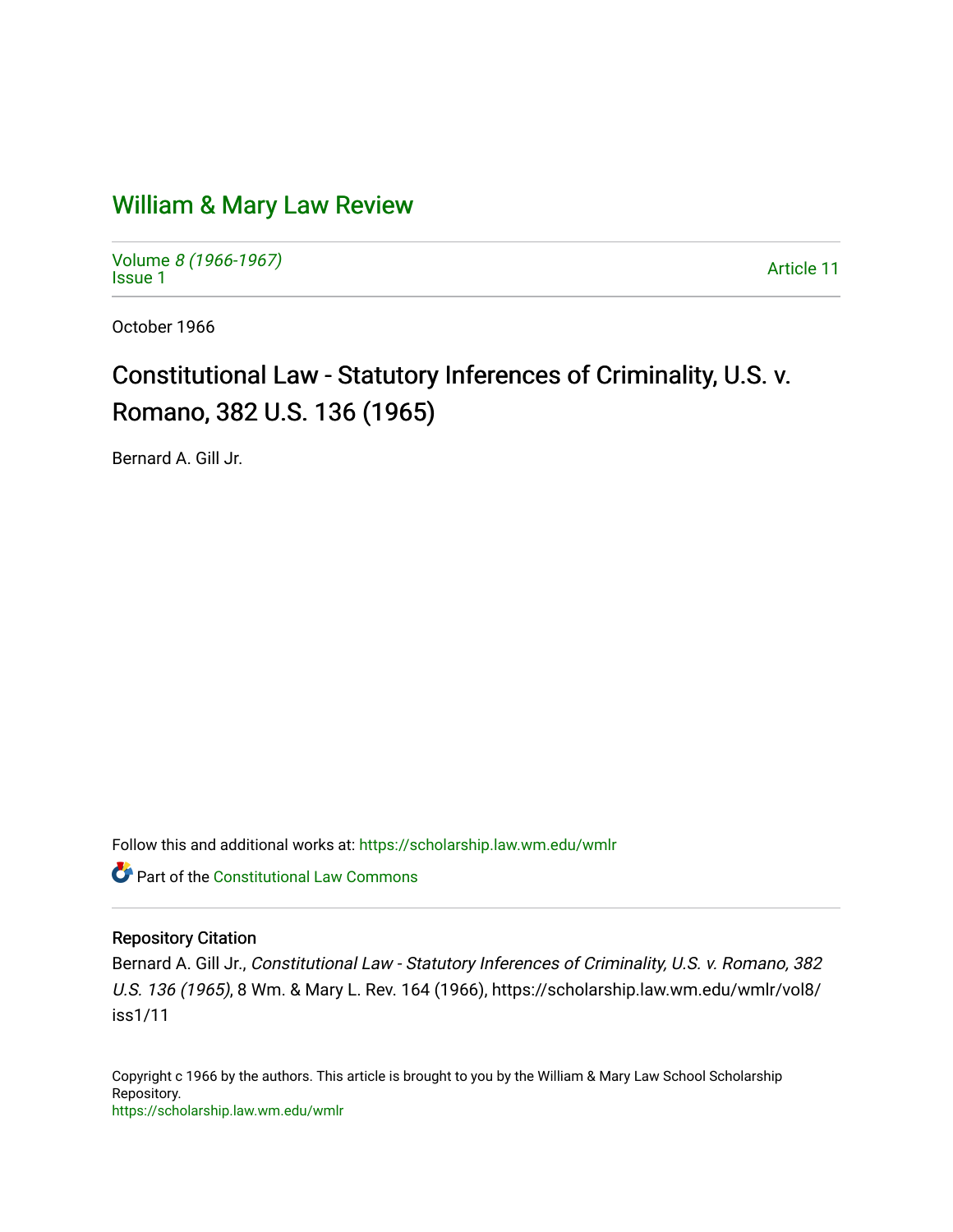tute defendants must be afforded as adequate appellate review as defendants who had funds to have counsel represent them.<sup>20</sup>

Along the same line, the Court in *Griffin* v. *Illinois,21* held that transcripts must be provided if necessary to allow for an adequate, nondiscriminatory appeal. In the situation where an indigent cannot afford a transcript, they must be provided by the state.<sup>22</sup>

In effect, the present case overrules the *Breedlove* decision. The United States has limited discrimination in "right to vote" cases to intelligent use of the ballot. While the Court has condoned reasonable literacy tests by states, invidious discrimination has been dilineated by the Court in the present case to include affluence as a prerequisite for voting. The *Harper* decision, by renouncing a poll tax of one dollar and fifty cents per year, leaves no room for doubt that the Court will not tolerate a burden of any sort on the constitutional rights of citizens.

*Michael Lesniak*

Constitutional Law-STATUTORY INFERENCES OF CRIMINALITY. In *U. S. v. Romano,'* the United States Supreme Court held that the statutory inference of guilt drawn from mere presence was insufficient evidence to convict for possession, custody and control of an illegal operating still.

On October 13, 1960 Federal ATTU Agents and Connecticut State Police conducted a raid on an illegal operating still within an industrial complex in Jewett City, Connecticut. Respondents, Frank Romano and John Ottiano, who were found standing a few feet from the still when the officers entered the building, were arrested and charged with possession, custody and control of an illegal still, illegal production of distilled spirits and conspiracy to produce distilled spirits. Both were subsequently tried in the United States District Court for the District of Connecticut and found guilty on all three courts, receiving three years imprisonment for each offense to run concurrently, and in addition,

<sup>20.</sup> *Id.,* at 355.

<sup>21.</sup> *351* **U.S.** 12 **(1956).**

<sup>22.</sup> *Id.,* at 14.

**<sup>1. 382</sup> U. S. 136 (1965).**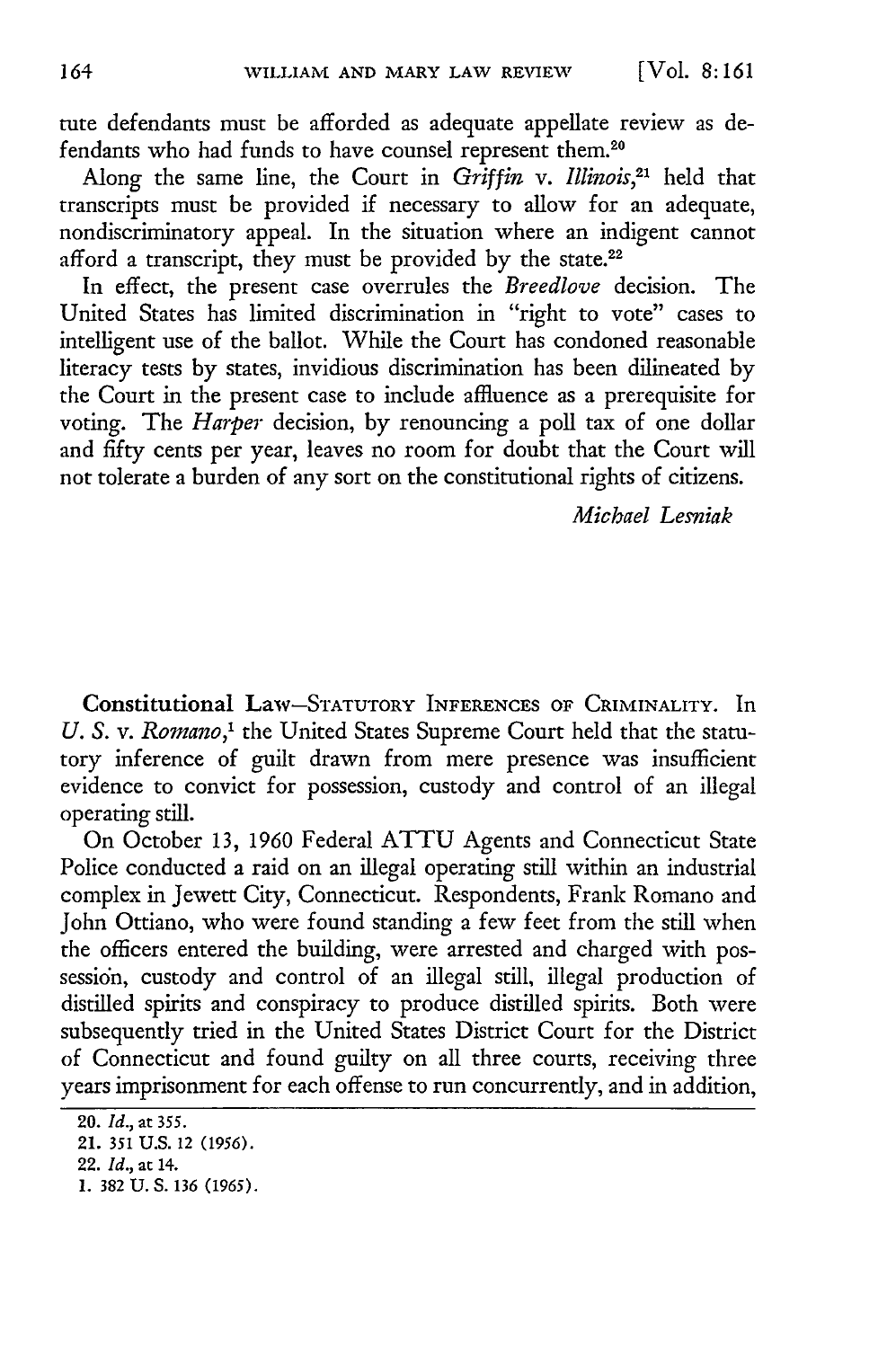a fine of ten thousand dollars on the possession charge.<sup>2</sup> The United States Court of Appeals affirmed the conspiracy conviction and reversed the convictions on possession and production.3

The United States Supreme Court, having granted certiorari to review the constitutionality of the inference of criminality under the statute,<sup>4</sup> held that the inference drawn rendered this section invalid and, therefore, unconstitutional as a violation of the due process clause of the Fifth Amendment.<sup>5</sup> This decision basically raises an evidentiary question of whether a presumption of guilt may be inferred from mere presence.

"A rule of presumption is simply a rule changing one of the burdens of proof, *i.e.,* declaring that the main fact will be inferred or assumed from some other fact until evidence to the contrary is introduced." **6** Historically, the legal device of a presumption of fact or "inference", as Dean Wigmore refers to it, has been used **by** legislatures in an effort to facilitate the prosecution of certain crimes.<sup>7</sup> Judges have frequently in civil trials made use of their power to establish such inferences,

2. U. S. v. Romano, 203 F. Supp. 27 **(D.** Conn. 1962). This decision is in direct conflict with *Barret v. U. S.,* **322** F. **2d** 292 (5th Cir. 1963). In the *Barret* case under similar fact conditions the Court held that the statutory inference raised from § 5601 (b) (1), *infra* note 4, was not constitutional.

3. U. S. v. Romano, 330 F. 2d *566* (2d Cir. 1964). The appellate court reversed the lower court's decision on the grounds that the inference drawn violated the defendant's Firth Amendment rights under the due process clause. This decision brought the Second Circuit in line with the Fifth Circuit's holding in the *Barret* case, *supra* note 2.

4. **26** U. S. C. *S 5601* (b) **(1)** (1959) provides:

Whenever on trial for violation of subsection (a) (1) the defendant is shown to have been at the site or place where, and at the time when, a still or distilling apparatus was set up without having been registered, such presence of the **de**fendant shall be deemed sufficient evidence to authorize conviction, unless the defendant explains such presence to the satisfaction of the jury (or of the court when tried without jury).

The above section of Title 26 is designed to be applied to **§** *5601* (a) **(1)** (1959) which provides:

That any person who has in his possession or custody, or under his control, any still or distilling apparatus set up which is not registered, as required by **§** 5179 (a) **. ..** shall be fined not more than **\$10,000,** or imprisoned not more than 5 years, or both ....

*5. Supra* note **1** at **280.** Both the United States and the respondents petitioned the Supreme Court to review only the constitutionality of the inference drawn from § 5601 (b) **(1).**

**6.** 4 **WIGMORE, EVIDENCE** 1356 **(3d Ed.** 1940).

**7.** Chamberlain, *Presumptions as First Aid to the District Attorney,* 14 A. B. **A. J.** 287 (1928).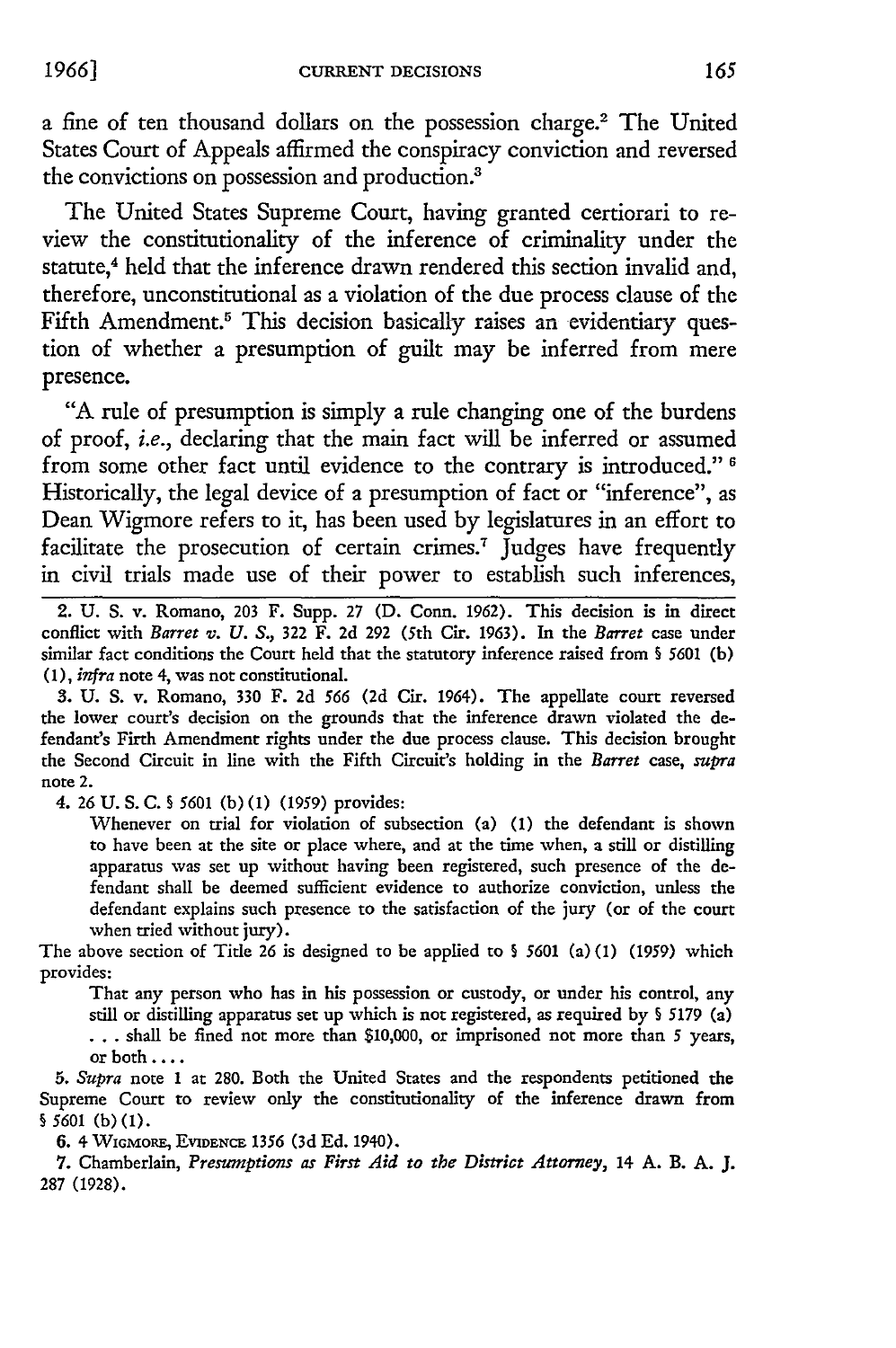notably as to facts especially within the knowledge of the person against whom the inference is made.<sup>8</sup> In criminal trials such inferences are particularly important to the prosecution where it is necessary to prove the state of mind or intent of the accused person.<sup>9</sup>

Basically, there are two methods which legislatures have used to create these presumptions: **(1)** where the statute provides what set of facts will constitute a prima facie case of intent, *i.e.,* the burden is put on the defendant to show that his act was not done with any criminal intent; and (2) where the statute makes certain facts prima facie evidence of the existence of another fact, the existence of which the defendant is called upon to negate.

The legislatures have entire control over rules of evidence subject only to the limitations of the rules of evidence expressly enshrined in the Constitution.10 According to Dean Wigmore it is consistent with all constitutional protections of accused men to transfer to them the burden of proving facts peculiarly within their knowledge and hidden from discovery by the Government.<sup>11</sup> "If the Legislature can abolish the rules of disqualification of witnesses and grant the rule of discovery from an opponent, it can shift the burden of producing evidence." **<sup>12</sup>**

The presumption involved in the statutes in question was added **by** Congress to the *Internal Revenue Code of 1954* with the specific purpose of creating a rebuttable presumption of guilt in the case of a person found at the site of an illegal still.<sup>13</sup> The new statutory inferences in

8. Harper v. Highway Motor Freight Lines, Tex. Civ. App., 89 S.W. 2d 448, 449 **(1935);** Egger v. Northwestern Mutual Life Ins. Co., 203 Wis. 329, 234 N.W. 328, 329 (1931); Thompson v. Southern Michigan Transport Co., 261 Mich. 440, 246 N.W. 174 **(1933).**

*9. Supra* note 7 at 287.

**10.** *Supra* note **6.** For example the Legislature cannot go so far as to indirectly coerce the accused into taking the stand as a witness against himself in violation of the Fifth Amendment.

11. 4 *Wigmore, op. cit. supra* at 2486.

12. *Supra* note **6.** See also, 16 C. J. **S., §** 269 (b) which states that the Legislature may establish the requisites of prima facie evidence, and establish, alter, or abolish rules as to presumptions, as long as it does not make presumptive evidence conclusive and preclude the adverse party from showing the truth .... It may likewise change existing rules as to burdens of proof as by shifting the burden of proof from one party to another.

*13. Hearings before a Subcommittee of the House Committee on Ways and Means on Excise Tax Technical and Administrative Problems,* 84th Cong., **2d** Sess., pt. 3, at *95 (1956).* See also Casey v. United States, 276 **U. S.** 43 (1928); Morrison v. California, 291 **U. S.** 82 (1934). In the former case, Mr. Justice Holmes discusses Congressional power to establish a rule of law of presumptive evidence in civil cases, and in the latter case the opinion **of** Mr. Justice Cardozo deals with statutory presumptions of criminality in the alien land laws.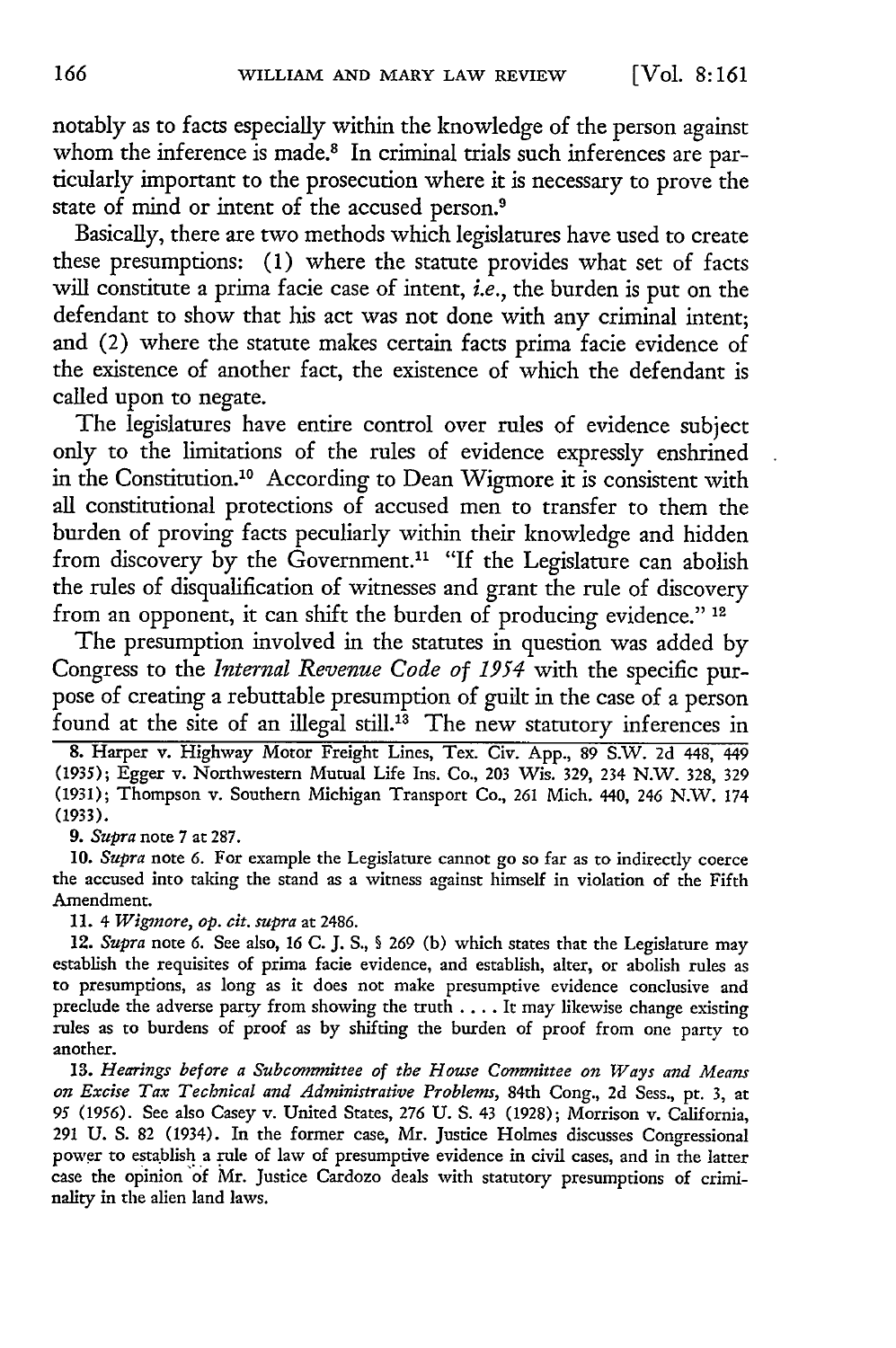Sections 5601 (b) (1) and 5601 (b)  $(2)^{14}$  are modeled after Section 4 of the Smuggling Act of 1866.<sup>15</sup> Similar wording appears in the Narcotic Drugs Import and Export Act of 1909,16 the constitutionality of which was sustained in *Yee Hem v. United States.17*

During the last term of Court in *U. S.* v. *Gainey'8* a presumption of mere presence at an illegal operating still was held to be sufficient evidence to maintain a conviction on a charge of carrying on the business of a distillery. The United States Supreme Court in upholding this statutory inference of guilt from mere presence stated that the constitutionality of the legislation was held to depend on the "rationality of the connection 'between the facts proved and the ultimate fact presumed.'"<sup>19</sup> Applying this test in *Gainey* the Court held that there was

Whenever on trial for violation of subsection (a) (4) the defendant is shown to have been at the site or place where, and at the time when, the business of a distiller or rectifier was so engaged in or carried on, such presence of the defendant shall be deemed sufficient evidence to authorize conviction, unless the defendant explains such presence to the satisfaction of the jury (or of the court when tried without jury).

Note the similarity between this section and § *5601* (b) (1), *supra* note 4. The above section of Title 26 is designed to be applied to § 5601 (a) (4) (1959) which provides: Failure or refusal of distiller or rectifier to give bond.-Any person who *carries on the business of a distiller* (emphasis added) or rectifier without having given bond as required by law.

15. 18 U. S. C. § *545* (1958). This statute deals with smuggling goods into the United States and provides in part:

Proof of defendant's possession of such goods, unless explained to the satisfaction of the jury, shall be deemed evidence sufficient to authorize conviction for viola*tion* of this section.

16. 21 U. S. C. § 174 (1958). This statute deals with fraudulently or knowingly importing or bringing into the U. S. any narcotic drug and further provides:

Whenever on trial for a violation of this section the defendant is shown to have or to have had possession of the narcotic drug, such possession shall be deemed sufficient evidence to authorize conviction unless the defendant explains the \* possession to the satisfaction of the jury.

17. 268 U. **S.** 178 (1925). This case deals with the importation of opium. The Court held that the presumptions created in the Narcotic Drugs and Exportation Act, *supra* note 16, were reasonable and did not contravene the due process of law and compulsory self-incrimination clauses of the Fifth Amendment.

18. 380 U. S. 63 *(1965).* The facts in this case are almost identical to those in *Romnano* in that respondent Gainey was merely present at the site of a still when observed by Federal officers. Here the Court held his unexplained presence to be "deemed in law sufficient to convict." But see Mr. Justice Black's dissenting opinion, *id.* at 76, and note its similarity to the *Romano* decision, *supra* note **1,** which was to come a year later.

**19.** *Id.,* at *66.* The rationality test originated in *Tot v. U. S.,* **319** U.S. 463 (1943). The case involved the construction and validity of the presumption raised in § 2 (f) of the Federal Firearms Act, c. 850, 52 Star. 1250, 1251, **15 U.** S. C. § 902 (f) (1938) and

<sup>14.</sup> **26** U. S. C. § 5601 (b) (2) (1959) provides: